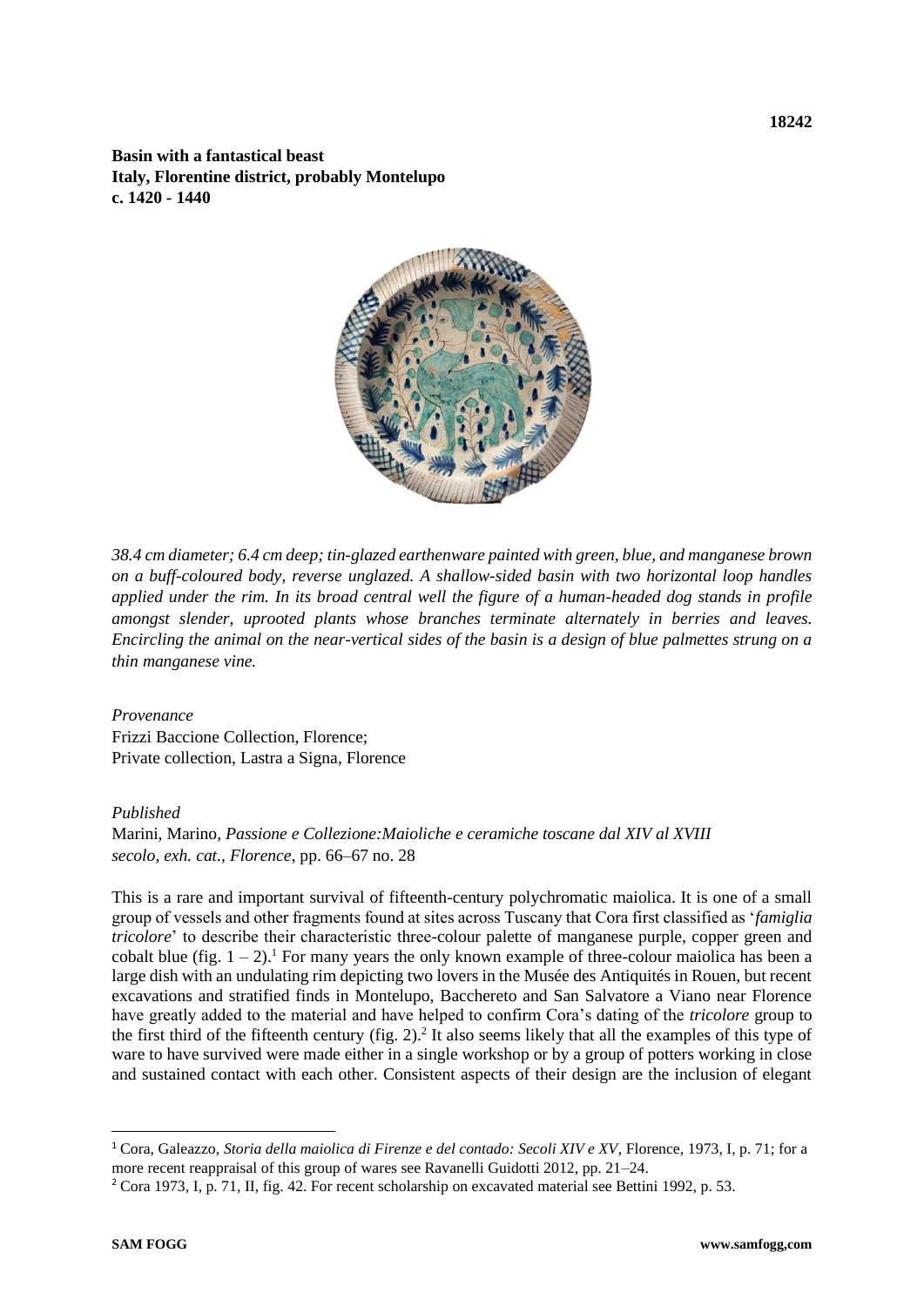circular garlands that serve to frame the imagery within, blue berries encircled by smaller manganese dots, and uprooted plants that appear to float against the background (fig. 3). 3

Based on excavated fragments and recent research by Marino Marini, the workshop or workshops responsible for them are likely to have been located in the neighbouring villages of Montelupo and Bacchereto, both highly developed pottery-making centres that fed demand from nearby Florence.<sup>4</sup> A closely comparable dish to ours in the British Museum, which is one of a number of Tuscan wares dug up in Florence, certainly supports the notion that outlying workshops specializing in three-colour maiolica found patronage amongst the city's merchants and inhabitants.<sup>5</sup>



Fig. 1 Tricolore jug Italy, Florentine district c. 1420 – 40 Private Collection

So-called 'archaic maiolica' often depicts fantastical figures drawn from medieval bestiaries and Romanesque sculpture, and our basin attests to the refinement that such creatures underwent in *tricolore* maiolica production, the beast's elegant profile here wittily embellished with the attributes of a collar and hat. Similar beasts can be found on other examples of three-colour maiolica, including a fragmentary jug, one other bowl of comparable type, and several sherds found in Montelupo and Bacchereto.<sup>6</sup> Also common to three-colour maiolica in particular is the rather charming use of uprooted plant motifs, which represent a very different conception of foliate decoration to the type more commonly found on the moreor-less contemporary *zaffera* wares from Tuscany and Lazio. The significance and meaning of the unusual motif of two bones lying on the ground below the figure on our bowl, their centres encircled by what appear to be rings, is far less easy to identify. The motif appears on several excavated fragments found in Montelupo wells and kiln wastes, as well as more prominently around the rim of the famous Rouen dish depicting two lovers.<sup>7</sup> In his authoritative 1997– 2003 study on Montelupo pottery, Fausto Berti described the motifs as 'dovetails', or a perspectivally warped jewelled ring, and proposed that it may have been used as a workshop emblem, an interpretation

<sup>3</sup> Berti 1997–2003, I (1997), p. 156; for a number of parallel vegetal motifs on other three-colour material see Cora 1973, pls. 41b and c, 42, 44a.

<sup>4</sup> Cora 1973, II, pls. 41c, 43, 44a; Bettini 1992, pp. 52–55 nos. 95–105.

<sup>5</sup> Thornton and Wilson 2009, p. 43 no. 21.

<sup>6</sup> For the jug see Conti et al. 1991, p. 87; for the bowl, now in an English private collection, see Marini 2014, pp. 66–67 no. 28; for the sherds see Cora 1973, pls. 41c, 43.

<sup>7</sup> Cf. a fragment of a plate in the Museo Archeologico e della Ceramica in Montelupo illustrated in Berti 1997– 2003, I (1997), p. 235, fig. 37, and another illustrated in Cora 1973, pl. 41c.